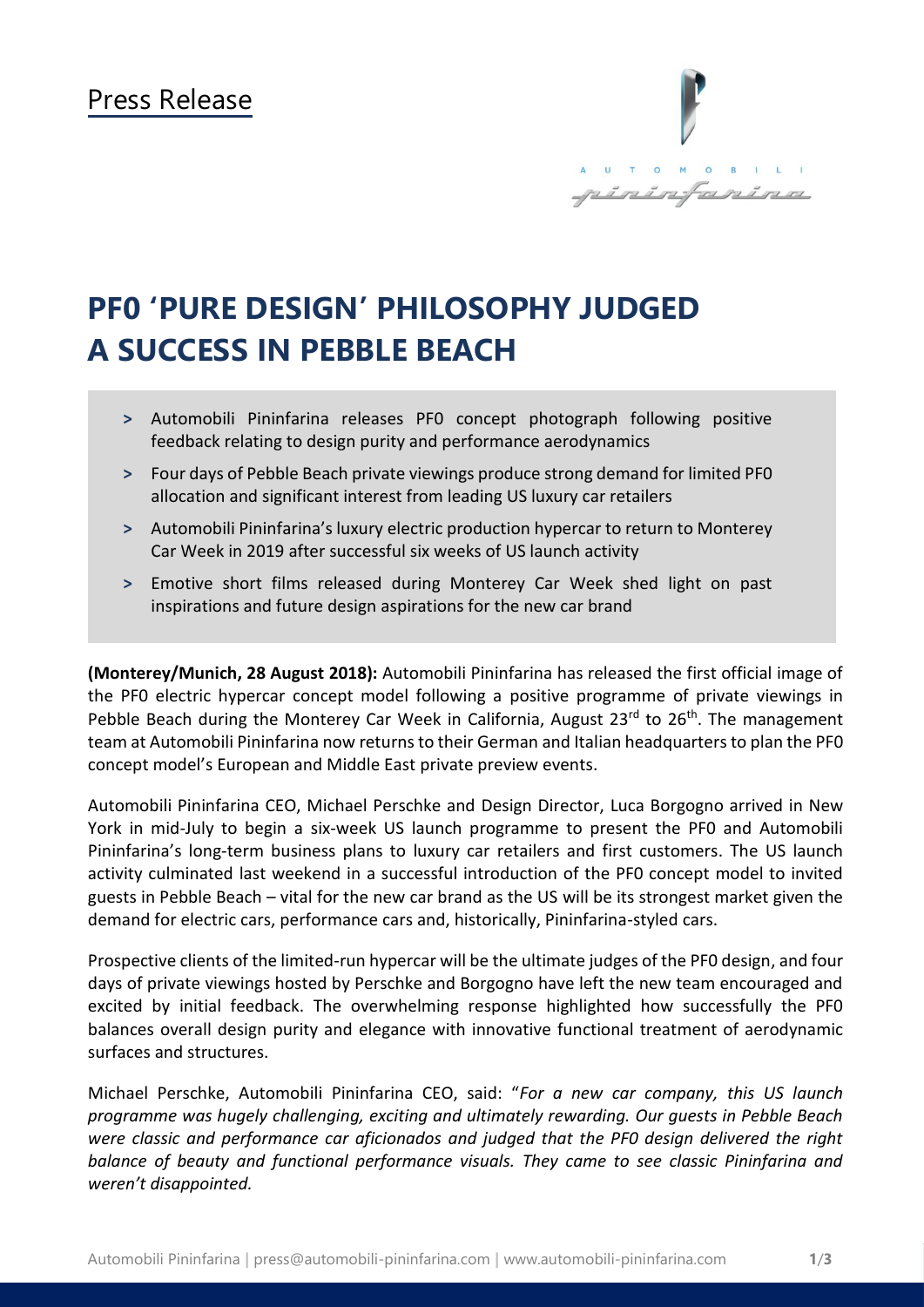## Press Release

*"Most importantly, we have some great feedback from clients who have owned numerous Pininfarina-styled supercars. We know we are on the right track and we will now return to Europe to deliver on our aim of producing the world's most beautiful, innovative and rare hypercar."*

Six months before the final PF0 design and name are revealed at the Geneva Auto Show in March 2019, the Pebble Beach feedback also indicates that demand will outstrip supply for what will be the first production road car designed, produced and branded Pininfarina – a long-held family dream of founder, Battista 'Pinin' Farina.

Luca Borgogno, Automobili Pininfarina Design Director, said: "*Our ambition for PF0 is based on classic Pininfarina principles – to combine elegance and beauty with functional design that defines a new product vision. From 2020, the world will see the emergence of luxury electric hypercars that set new standards for performance and visual drama. Cars dreamt about, but not yet seen on the road.* 

*"As with Pininfarina cars of the past, PF0 has to stand-out in an emerging sector – beauty and performance to make your heart skip a beat. You can see that impact in the PF0 rear view treatment where the car's performance potential is functionally defined by dramatic wings, and its beauty highlighted by the overall form – purity and elegance of design has not been lost to the battle for downforce or cooling."*

Two emotive short films produced by Automobili Pininfarina during Monterey Car Week shed light on the inspiration and motivation behind the company's plans for a range of beautiful, luxurious and exclusive Pininfarina-branded electric cars:

#### *1947 Pininfarina Cisitalia - [Heritage Shapes the Future](https://youtu.be/tZiH6cqYOxA) [Realizing Battista Pininfarina's Dream](https://youtu.be/c82nE3GsZUE)*

#### **Automobili Pininfarina and the PF0**

Automobili Pininfarina was announced in Rome in April 2018 as the world's newest car brand with an ambition to sustainably develop and produce fully-electric, ultra-luxury cars at the pinnacle of design and desirability in their respective segments.

The Munich-based company will offer a range of cars designed and hand-crafted by legendary Italian automotive styling house Pininfarina SpA. Fundamental to PF0, as with all Pininfarina-designed cars, is an absolute desire to deliver innovation in engineering, technology and performance wrapped in a beautiful skin. As a result, extreme levels of technology and functional design lie beneath the PF0 concept model's carbon-fibre exterior, supporting the delivery of staggering performance for a road car, accelerating to 62 mph in less than two seconds, breaking the 250 mph top speed barrier, and providing a potential zero emissions range of over 300 miles.

Previously released sketch images of the PF0 have presented a full carbon body that is curvaceous and sculptural, encased in sweeping glass. A single dynamic strip of light cascades from the front of the car and takes the place of traditional headlights. Inside the car, the cockpit is focused around a 'vanishing point' concept for the main dashboard display that will look unique and exciting, focusing the driver's attention on the job in hand – a new definition of a driver-centric layout.